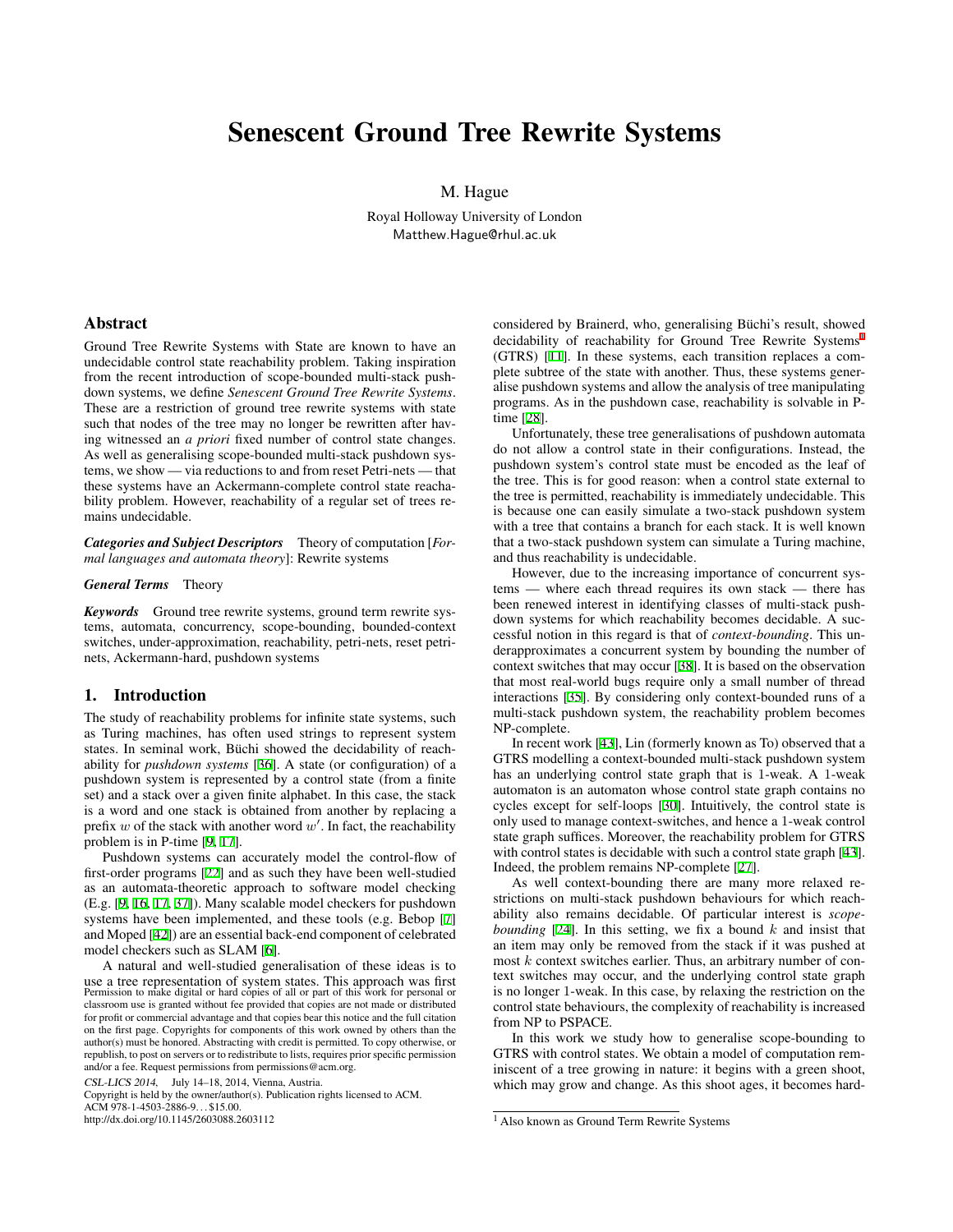ened and forms the trunk of the tree. From this trunk, new green shoots grow, and — via leaves that may fall and grow again — remain changeable. If a shoot lives long enough, it hardens and forms a new (fixed) branch of the tree.

Thus, we define *senescent ground tree rewrite systems*. The passage of time is marked by changes to the control state. If a node remains unchanged for a fixed number *k* of changes, it becomes unchangeable – that is, part of a hardened branch of the tree.

These systems naturally generalise scope-bounded pushdown systems and also allow additional features such as dynamic thread creation (by creating a new branch of the tree). To our knowledge, they also provide the most precise under-approximation of GTRS with control states currently known to have a decidable control state reachability problem, and thus may be used in the analysis of treemanipulating programs.

We show, via inter-reductions with reset Petri-nets, that the control state reachability problem for senescent GTRS is Ackermanncomplete while the reachability of a regular set of trees is undecidable. This increase in modelling power is in sharp contrast to the analogous restrictions for pushdown systems, where the increase is much more modest.

An extended version of this work appears on <arXiv.org> [\[21](#page-9-17)].

#### 2. Related Work

Abdulla *et al.* [\[1\]](#page-9-18) define a regular model checking algorithm for tree automatic structures where the transition relation is given by a regular tree transducer. They give a reachability algorithm that is complete when there is a fixed bound *k* on the number of times a node is changed during a run. This has flavours of the systems we define here. However, in our model, a node may be changed an arbitrary number of times. In fact, we impose a limit on the extent to which a node may remain *unchanged*. It is not clear how the two models compare, and such a comparison is an interesting avenue of future work.

Atig *et al.* [\[5\]](#page-9-19) consider a model of multi-stack pushdown systems with dynamic thread creation. Decidability of the reachability problem is obtained by allowing each thread to be active at most *k* times during a run. As we show in Section [6.1,](#page-4-0) we can consider each thread to be a branch of the tree, and context switches correspond to control state changes. However, while in Atig *et al.*'s model a thread may be active for *any k* context switches (as long as it's inactive for the others), in our model a thread will begin to suffer restrictions after the *k* next context switches (though may be active for an arbitrary number). Perhaps counter-intuitively, our restriction actually increases expressivity: Atig *et al.* show interreducibility between reachability in their model and Petri-net coverability, while in our model the more severe restriction allows us to inter-reduce with coverability of *reset* Petri-nets.

The scope-bounded restriction has recently been relaxed for multi-stack pushdown systems by La Torre and Napoli [[25\]](#page-9-20). In their setting, a character that is popped from a particular stack may must have been pushed within *k* active contexts of that stack. In particular, this allows for an unbounded number of context switches to occur between a push and a pop, as long as the stack involved is only active in up to *k* of those contexts. However, it is unclear what such a relaxation would mean in the context of senescent GTRS.

GTRS have been well studied as generators of graphs (e.g. [\[28](#page-9-10)]) and have decidable verification problems for repeated reachability [[28\]](#page-9-10), first-order logic [\[15](#page-9-21)], confluence [\[14](#page-9-22)], &c. However, LTL and CTL model checking are undecidable [\[10](#page-9-23), [19](#page-9-24), [28\]](#page-9-10). They have intimate connections (e.g. [[19,](#page-9-24) [28\]](#page-9-10)) with the Process Rewrite Systems Hierarchy [\[31](#page-9-25)].

There are several differing restrictions to multi-stack pushdown systems with decidable verification problems. Amongst these are phase-bounded [[44\]](#page-9-26) and ordered [\[12](#page-9-27)] (corrected in [\[4\]](#page-9-28)) pushdown

systems. There are also generic frameworks — based on bounded tree- [\[29](#page-9-29)] or split-width [\[13](#page-9-30)] — that give decidability for all communication architectures that can be defined within them.

# 3. Preliminaries

We write  $\mathbb N$  to denote the set of natural numbers and  $\mathbb N_+$  to denote the set of strictly positive natural numbers. Given a word language  $\mathcal{L} \subseteq \Sigma^*$  for some alphabet  $\Sigma$  and a word  $w \in \Sigma^*$ , let  $w \cdot \mathcal{L} =$  $\{ww' \mid w' \in \mathcal{L}\}\$ . For a given set *S*, let *|S|* denote the cardinality of the set.

In the cases when the dimension is clear, we will write  $\vec{0}$  to denote the tuple  $(0, \ldots, 0)$  and *i* to denote the tuple  $(n_1, \ldots, n_m)$ where all  $n_j = 0$  for all  $j \neq i$  and  $n_i = 1$ .

We denote by  $\mathbf{F}_{\omega}$  both the Ackermann function and the class of problems solvable in **F***ω*-time. Following Schmitz [[39\]](#page-9-31), we have the class  $\mathbf{F}_{\omega}$  of problems computable in Ackermannian time, which is closed under primitive-recursive reductions.

#### 3.1 Trees and Automata

#### 3.1.1 Regular Automata and Parikh Images

A *regular automaton* is a tuple  $A = (Q, \Gamma, \Delta, q_0, \mathcal{F})$  where Q is a finite set of states,  $\Gamma$  is a finite output alphabet,  $\Delta \subseteq \mathcal{Q} \times \Gamma \times \mathcal{Q}$  is a transition relation,  $q_0 \in \mathcal{Q}$  is an initial state and  $\mathcal{F} \subseteq \mathcal{Q}$  is a set of final states.

We write  $q \stackrel{a}{\rightarrow} q'$  to denote a transition  $(q, a, q') \in \Delta$ . A run from  $q_1 \in \mathcal{Q}$  over a word  $w = a_1 \dots a_h$  is a sequence

$$
q_1 \xrightarrow{a_1} \cdots \xrightarrow{a_h} q_{h+1} .
$$

A run is *accepting* whenever  $q_{h+1} \in \mathcal{F}$ . The language  $\mathcal{L}(\mathcal{A})$  of  $\mathcal{A}$ is the set of words  $w \in \Gamma^*$  such that there is an accepting run of  $\mathcal A$ over *w* from *q*0.

For a word  $w \in \Gamma^*$  for some alphabet  $\Gamma$ , we define  $|w|_{\gamma}$  to be the number of occurrences of  $\gamma$  in *w*. Given a fixed linear ordering *γ*<sub>1</sub>, . . . . ,  $\gamma_m$  over  $\Gamma = \{\gamma_1, \ldots, \gamma_m\}$  and a word  $w \in \Gamma^*$ , we define  $\text{PARIKH}(w) = \left( |w|_{\gamma_1}, \ldots, |w|_{\gamma_m} \right)$ . Given a language  $\mathcal{L} \subseteq \Gamma^*$ , we define  $\text{PARKH}(\mathcal{L}) = \{\text{PARKH}(w) \mid w \in \mathcal{L}\}\$ . Finally, given a regular automaton *A*, we define  $\text{PARIKH}(\mathcal{A}) = \text{PARIKH}(\mathcal{L}(\mathcal{A})).$ 

#### 3.1.2 Trees

A *ranked alphabet* is a finite set of characters Σ together with a rank function rank :  $\Sigma \mapsto \mathbb{N}$ . A *tree domain*  $D \subset \mathbb{N}_+^*$  is a nonempty finite subset of N *∗* <sup>+</sup> that is both *prefix-closed* and *younger-siblingclosed*. That is, if  $ni \in D$ , then we also have  $n \in D$  and, for all  $1 \leq j \leq i$ ,  $nj \in D$  (respectively). A *tree* over a ranked alphabet  $Σ$  is a pair  $T = (D, λ)$  where *D* is a tree domain and  $λ : D → Σ$ such that for all  $n \in D$ , if  $\lambda(n) = a$  and  $\text{rank}(a) = m$  then *n* has exactly *m* children (i.e.  $nm \in D$  and  $n(m + 1) \notin D$ ). Let TREES( $\Sigma$ ) denote the set of trees over  $\Sigma$ .

Given a node *n* and trees  $T_1, \ldots, T_m$ , we will often write  $n(T_1, \ldots, T_m)$  to denote the tree with root node *n* and left-to-right child sub-trees  $T_1, \ldots, T_m$ . When *n* is labelled *a*, we may also write  $a(T_1, \ldots, T_m)$  to denote the same tree. We will often simply write *a* to denote the tree with a single node labelled *a*. Finally, let *E* denote the empty tree.

#### 3.1.3 Context Trees

A *context tree* over the alphabet Σ with a set of context variables  $x_1, \ldots, x_m$  is a tree  $C = (D, \lambda)$  over  $\Sigma \cup \{x_1, \ldots, x_m\}$  such that for each  $1 \leq i \leq m$  we have rank $(x_i) = 0$  and there exists a unique *context node*  $n_i$  such that  $\lambda(n_i) = x_i$ . We will denote such a tree  $C[x_1, \ldots, x_m]$ .

Given trees  $T_i = (D_i, \lambda_i)$  for each  $1 \leq i \leq m$ , we denote by  $C[T_1, \ldots, T_m]$  the tree  $T'$  obtained by filling each variable  $x_i$  with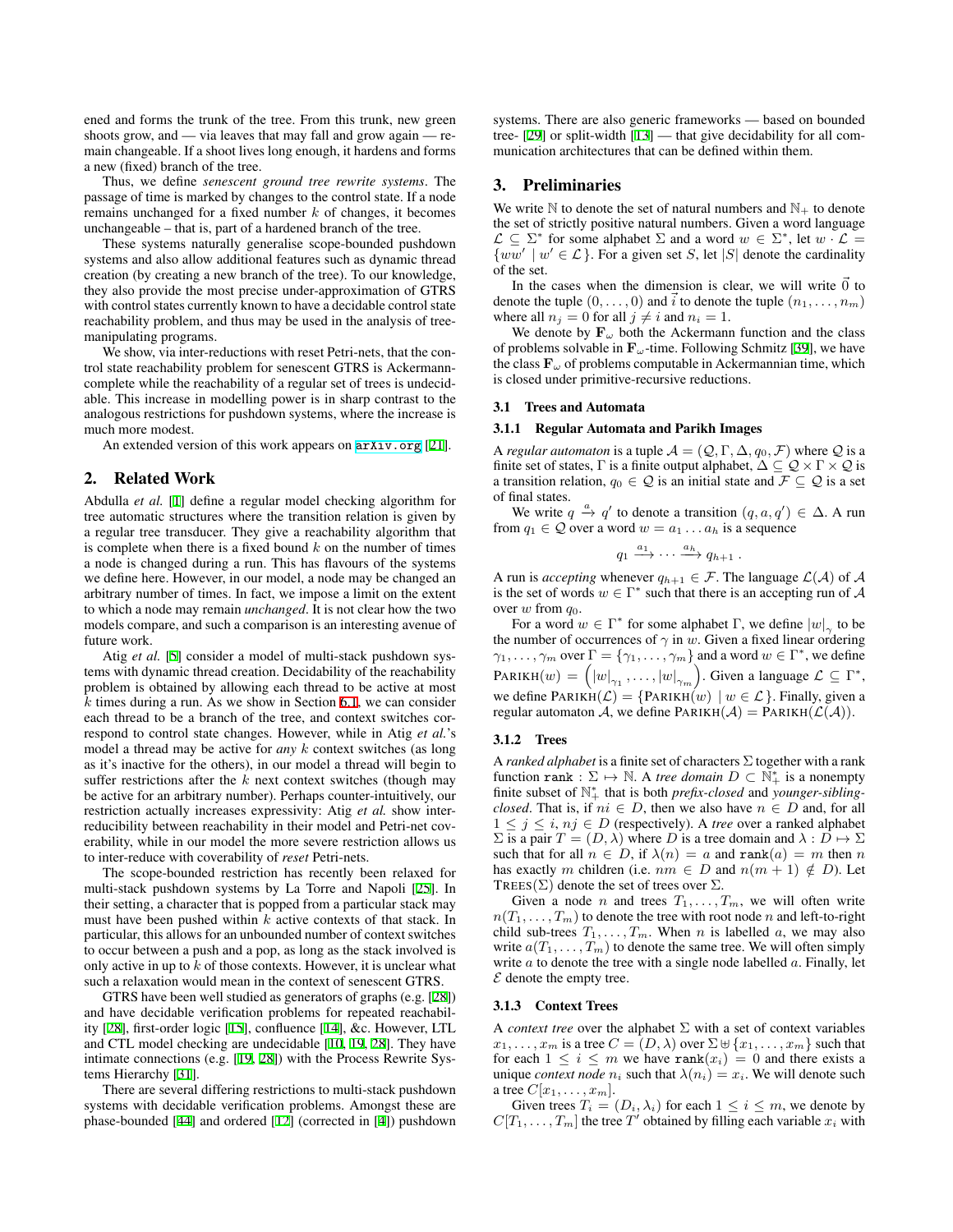the tree  $T_i$ . That is,  $T' = (D', \lambda')$  where

$$
D' = D \cup n_1 \cdot D_1 \cup \cdots \cup n_m \cdot D_m
$$

and

$$
\lambda'(n) = \begin{cases} \lambda(n) & n \in D \land \forall i . n \neq n_i \\ \lambda_i(n') & n = n_i n'. \end{cases}
$$

## 3.1.4 Tree Automata

A *bottom-up nondeterministic tree automaton* (NTA) over a ranked alphabet  $\Sigma$  is a tuple  $\mathcal{T} = (Q, \Delta, \mathcal{F})$  where  $Q$  is a finite set of states,  $\mathcal{F} \subseteq \mathcal{Q}$  is a set of final (accepting) states, and  $\Delta$  is a finite set of rules of the form  $(q_1, \ldots, q_m) \stackrel{a}{\rightarrow} q$  where  $q_1, \ldots, q_m, q \in \mathcal{Q}$ ,  $a \in \Sigma$  and rank $(a) = m$ . A *run* of  $\hat{\mathcal{T}}$  on a tree  $T = (D, \lambda)$  is a mapping  $\rho : D \mapsto \mathcal{Q}$  such that for all  $n \in D$  labelled  $\lambda(n) = a$ with  $\text{rank}(a) = m$  we have

$$
(\rho(n1),\ldots,\rho(nm)) \stackrel{a}{\to} \rho(n) .
$$

It is accepting if  $\rho(\varepsilon) \in \mathcal{F}$ . The *language* defined by a tree automaton  $\mathcal T$  over alphabet  $\Sigma$  is a set  $\mathcal L(\mathcal T) \subseteq \mathsf{T} \mathsf{REES}(\Sigma)$  over which there exists an accepting run of *T* . A set of trees *L* is *regular* iff there is a tree automaton  $\mathcal T$  such that  $\mathcal L(\mathcal T) = \mathcal L$ .

For a tree *T*, let  $\mathcal{T}_T$  be an NTA accepting only *T*. For example,  $\mathcal{T}_{a(b)}$  is the automaton accepting only the tree  $a(b)$ , and  $\mathcal{T}_a$  accepts only the tree containing a single node labelled *a*. Note, we do not use natural numbers as tree labels, hence  $\mathcal{T}_1, \mathcal{T}_2, \ldots$  may range over all NTAs.

#### 3.2 Reset Petri-Nets

We give a simplified presentation of reset Petri-nets as counter machines with increment, decrement and reset operations. This is easily equivalent to the standard definition [[3](#page-9-32)].

Given a set  $X = \{x_1, \ldots, x_m\}$  of counter variables, we define the set OP*<sup>X</sup>* of counter operations to be

$$
\{incr(x), decr(x), res(x) \mid x \in X \} .
$$

DEFINITION 3.1 (Reset Petri Nets). *A* reset Petri net *is a tuple*  $\mathcal{N} = (\mathcal{Q}, X, \Delta)$  *where*  $\mathcal{Q}$  *is a finite set of control states,*  $\overline{X}$  *is a finite set of counter variables, and*  $\Delta \subseteq \mathcal{Q} \times 2^{OP_X} \times \mathcal{Q}$  *is a transition relation.*

A configuration of a reset Petri net is a pair  $(q, \pi)$  where  $q \in \mathcal{Q}$ is a control state and  $\pi : X \to \mathbb{N}$  is a marking assigning values to counter variables. We will write  $\pi_0$  for the marking assigning zero to all counters. We write

$$
p \underset{\widetilde{\sigma}}{\rightarrow} p'
$$

to denote a rule  $(p, \tilde{o}, p') \in \Delta$  and omit the set notation when  $\tilde{o}$  is<br>a singleton. There is a transition  $(p, \pi) \rightarrow (p', \pi')$  whenever we a singleton. There is a transition  $(p, \pi) \longrightarrow (p', \pi')$  whenever we have  $p \rightarrow p' \in \Delta$  and there are markings  $\pi_1, \pi_2$  such that

*•* we have

$$
\pi_1(x) = \begin{cases} \pi(x) - 1 & \text{if } decr(x) \in \tilde{o} \text{ and } \pi_1(x) > 0 \\ \pi(x) & \text{if } decr(x) \notin \tilde{o} \end{cases}
$$
  
• and we have  $\pi_2(x) = \begin{cases} 0 & \text{if } res(x) \in \tilde{o} \\ \pi_1(x) & \text{if } res(x) \notin \tilde{o} \end{cases}$   

$$
\begin{cases} \pi_2(x) + 1 & \text{if } incr(x) \in \tilde{o} \end{cases}
$$

• and we have 
$$
\pi'(x) = \begin{cases} \pi_2(x) + 1 & \text{if } incr(x) \in \widetilde{o} \\ \pi_2(x) & \text{if } incr(x) \notin \widetilde{o} \end{cases}
$$

Note, operations are applied in the order  $decr(x)$ ,  $res(x)$ ,  $incr(x)$ , and if *x* is 0, attempting to apply *decr*(*x*) causes the Petri net to become stuck. We write  $(q, \pi) \longrightarrow^* (q', \pi')$  for a run

$$
(q,\pi)\longrightarrow\cdots\longrightarrow(q',\pi')
$$

of  $N$ .

Given two markings  $\pi$  and  $\pi'$ , we say  $\pi$  *covers*  $\pi'$ , written  $\pi' \leq \pi$  whenever, for all *x* we have  $\pi'(x) \leq \pi(x)$ .

DEFINITION 3.2 (Coverability Problem). *Given a reset Petri-net*  $N$ *, and configurations*  $(q, \pi)$  *and*  $(q', \pi')$  *the* coverability problem *is to decide whether there exists a run*  $(q, \pi) \longrightarrow^* (q', \pi'')$  *of*  $\mathcal N$ *such that*  $\pi' \leq \pi''$ .

Coverability for reset Petri nets is decidable via the Karp-Miller algorithm [[23\]](#page-9-33) whose complexity is bounded by  $\mathbf{F}_{\omega}$  [\[32](#page-9-34)]. In fact, the problem is  $\mathbf{F}_{\omega}$ -complete [[40,](#page-9-35) [41\]](#page-9-36). In contrast, the reachability problem is undecidable [[3](#page-9-32)].

DEFINITION 3.3 (Reachability Problem). *Given a reset Petri-net*  $N$ *, and configurations*  $(q, \pi)$  *and*  $(q', \pi')$  *the* reachability problem *asks if there is a run*  $(q, \pi) \longrightarrow^* (q', \pi')$  *of*  $\mathcal N$ *.* 

## 3.3 Ground Tree Rewrite Systems with State

We consider a generalisation of GTRS where regular automata appear in the rewrite rules. Hence, a single rule may correspond to an infinite number of rules containing concrete trees. Such an extension is common (e.g. [\[14](#page-9-22), [27](#page-9-15), [28](#page-9-10)]). Note, our lower bound results only use tree automata that accept a singleton set of trees, and thus we do not increase our lower bounds due to this generalisation. See Section [5](#page-4-1) for an example of senescent GTRSs, which is a restriction of sGTRSs.

#### 3.3.1 Basic Model

A Ground Tree Rewrite System with State maintains a tree over a given alphabet  $\Sigma$  and a control state from a finite set. Each transition may update the control state and rewrite a part of the tree. Rewriting a tree involves matching a sub-tree of the current tree and replacing it with a new tree. Note, that since we are considering ranked trees, a sub-tree cannot be erased by a rewrite rule, since this would make the tree inconsistent w.r.t the ranks of the tree labels.

DEFINITION 3.4 (GTRSs with State). *A* ground tree rewrite system with state *(sGTRS)* is a tuple  $G = (\mathcal{P}, \Sigma, \mathcal{R})$  where  $\mathcal P$  is a *finite set of control states,* Σ *is a finite ranked alphabet, and R is a finite set of rules of the form*  $(p_1, \mathcal{T}_1) \rightarrow (p_2, \mathcal{T}_2)$  *where*  $p_1, p_2 \in \mathcal{P}$ *and*  $\mathcal{T}_1$ ,  $\mathcal{T}_2$  *are NTAs over*  $\Sigma$  *such that*  $\mathcal{E} \notin \mathcal{L}(\mathcal{T}_1) \cup \mathcal{L}(\mathcal{T}_2)$ *.* 

A *configuration* of a sGTRS is a pair  $(p, T) \in \mathcal{P} \times \text{TREES}(\Sigma)$ . We have a *transition*  $(p_1, T_1) \rightarrow (p_2, T_2)$  whenever there is a rule  $(p_1, \mathcal{T}_1) \rightarrow (p_2, \mathcal{T}_2) \in \mathcal{R}$  such that  $T_1 = C[T'_1]$  for some context *C* and tree  $T'_1 \in \mathcal{L}(\mathcal{T}_1)$  and  $T_2 = C[T'_2]$  for some tree  $T'_2 \in \mathcal{L}(\mathcal{T}_2)$ . A *run* of an sGTRS is a sequence

$$
(p_1, T_1) \to \cdots \to (p_h, T_h)
$$

such that for all  $1 \leq i < h$  we have  $(p_i, T_i) \rightarrow (p_{i+1}, T_{i+1})$  is a transition of *G*. We write  $(p, T) \rightarrow^* (p', T')$  whenever there is a run from  $(p, T)$  to  $(p', T')$ .

We are interested in both the control state reachability problem and the regular reachability problem.

DEFINITION 3.5 (Control State Reachability Problem). *Given an sGTRS G, an initial configuration*  $(p_{src}, T_{src})$  *of G and a target control state psnk, the* control state reachability problem *asks whether there is a run*  $(p_{src}, T_{src}) \rightarrow^* (p_{snk}, T)$  *of G for some tree T.*

DEFINITION 3.6 (Regular Reachability Problem). *For an sGTRS G, an initial configuration* (*psrc, Tsrc*) *of G, a target control state psnk, and tree automaton T , the* regular reachability problem *is to decide whether there exists a run*  $(p_{src}, T_{src}) \rightarrow^* (p_{snk}, T)$  *for some*  $T \in \mathcal{L}(\mathcal{T})$ *.*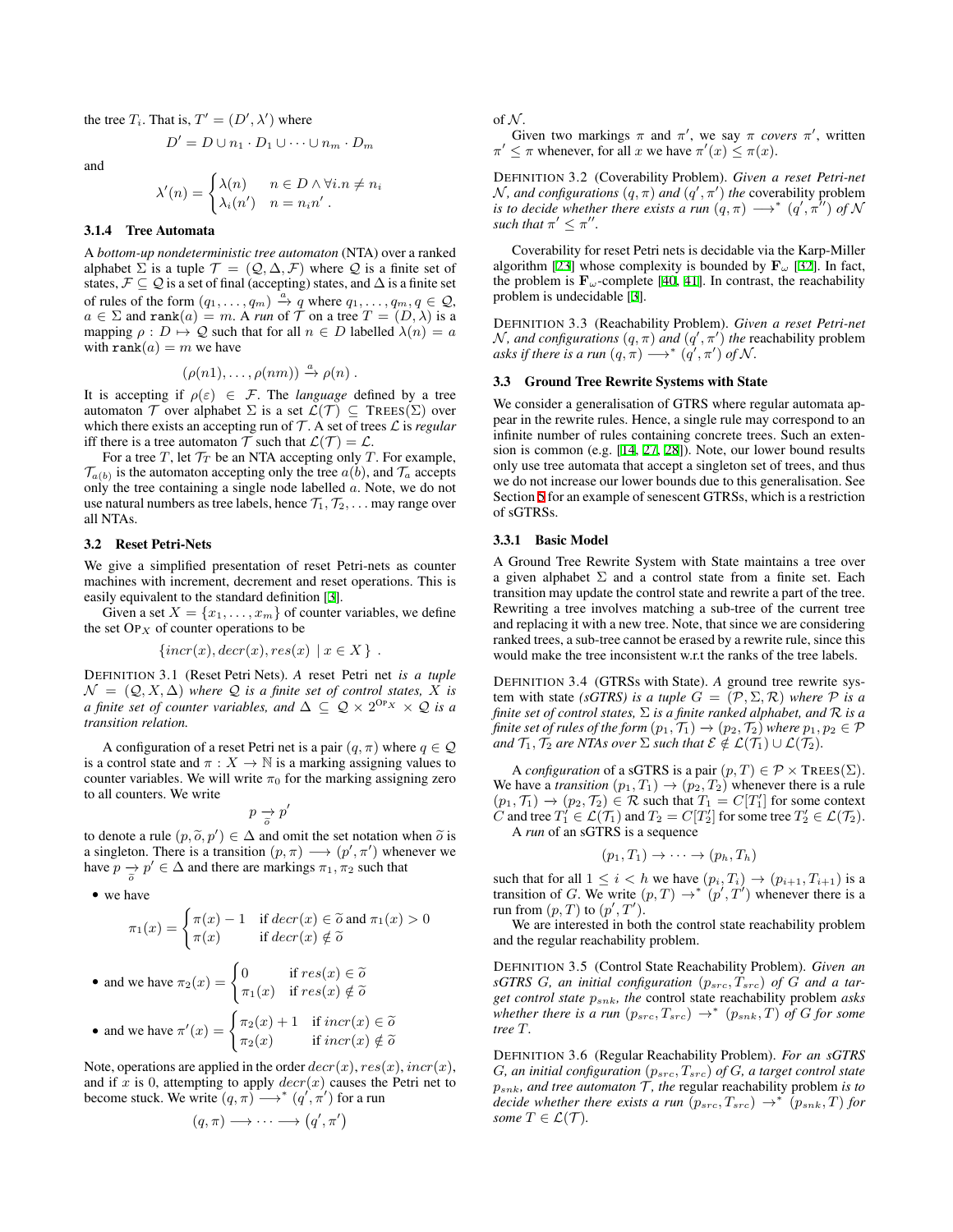#### 3.3.2 Output Symbols

As part of the proofs, we are interested in sGTRSs whose transitions are labelled with output symbols. Hence, runs of an sGTRS produce words over the output alphabet.

DEFINITION 3.7 (GTRSs with State and Outputs). *A* ground tree rewrite system with state and outputs *is a tuple*  $G = (\mathcal{P}, \Sigma, \Gamma, \mathcal{R})$ *where*  $P$  *is a finite set of control states,*  $\Sigma$  *is a finite ranked alphabet,* Γ *is a finite alphabet of output symbols, and R is a finite set of rules of the form*  $(p_1, \mathcal{T}_1) \stackrel{\gamma}{\rightarrow} (p_2, \mathcal{T}_2)$  *where*  $p_1, p_2 \in \mathcal{P}, \gamma \in \Gamma$ , *and*  $\mathcal{T}_1, \mathcal{T}_2$  *are NTAs over*  $\Sigma$  *such that*  $\mathcal{E} \notin \mathcal{L}(\mathcal{T}_1) \cup \mathcal{L}(\mathcal{T}_2)$ *.* 

We have a *transition*  $(p_1, T_1) \stackrel{\gamma}{\rightarrow} (p_2, T_2)$  whenever there is a rule  $(p_1, \mathcal{T}_1) \xrightarrow{\gamma} (p_2, \mathcal{T}_2) \in \mathcal{R}$  such that  $T_1 = C[T'_1]$  for some context *C* and tree  $T_1' \in \mathcal{L}(\mathcal{T}_1)$  and  $T_2 = C[T_2']$  for some tree  $T'_{2} \in \mathcal{L}(\mathcal{T}_{2})$ . A *run* over  $\gamma_{1} \ldots \gamma_{h-1}$  is a sequence

$$
(p_1, T_1) \xrightarrow{\gamma_1} \cdots \xrightarrow{\gamma_{h-1}} (p_h, T_h)
$$

such that for all  $1 \leq i < h$  we have  $(p_i, T_i) \xrightarrow{\gamma_i} (p_{i+1}, T_{i+1})$  is a transition of *G*. We write  $(p, T) \xrightarrow{\gamma_1 \dots \gamma_h} (p', T')$  whenever there is a run from  $(p,T)$  to  $(p',T')$  over  $\gamma_1 \ldots \gamma_h.$  Let  $\varepsilon$  denote the empty output symbol.

# 3.3.3 Weakly Extended Ground Tree Rewrite Systems

The control state and regular reachability problems for sGTRS are known to be undecidable [\[10](#page-9-23), [19](#page-9-24)]. The problems become NPcomplete for *weakly-synchronised* sGTRS [[27\]](#page-9-15), where the underlying control state graph (where there is an edge between  $p_1$  and  $p_2$ whenever there is a transition  $(p_1, \mathcal{T}_1) \rightarrow (p_2, \mathcal{T}_2)$  may only have cycles of length 1 (i.e. self-loops).

More formally, we define the *underlying control graph* of a sGTRS  $G = (\mathcal{P}, \Sigma, \Gamma, \mathcal{R})$  as a tuple  $(\mathcal{P}, \Delta)$  where  $\Delta =$  $\{(p, p') \mid (p, \mathcal{T}) \stackrel{\gamma}{\rightarrow} (p', \mathcal{T}') \in \mathcal{R}\}$ . Note, the underlying control graph of a sGTRS without output symbols can be defined by simply omitting  $\Gamma$  and  $\gamma$ .

DEFINITION 3.8 (Weakly Extended GTRS [[27\]](#page-9-15)). *An sGTRS (with or without output symbols) is* weakly extended *if its underlying control graph*  $(\mathcal{P}, \Delta)$  *is such that all paths* 

$$
(p_1, p_2) (p_2, p_3) \ldots (p_{h-2}, p_{h-1}) (p_{h-1}, p_h) \in \Delta^*
$$

*with*  $p_1 = p_h$  *satisfy*  $p_i = p_1$  *for all*  $1 \leq i \leq h$ *.* 

A key result of Lin is that the Parikh image of a weakly extended sGTRS with output symbols can be represented by an existential Presburger formula that is constructible in polynomial time. We can then build a semilinear set (via Pottier [[34\]](#page-9-37) then Haase [\[20](#page-9-38)] or Piskac [[33\]](#page-9-39)) of a bounded size. From this we can acquire a regular automaton representing the possible outputs of weakly extended sGTRSs, which will be used later in our decidability proofs. More details appear in the arXiv article [\[21](#page-9-17)]. In the following lemma, fix an arbitrary linear ordering over the output alphabet of *G*.

<span id="page-3-3"></span>LEMMA 3.1 (Parikh Image of Weakly Extended sGTRS). *Given a weakly extended sGTRS G with outputs* Γ*, control states p*<sup>1</sup> and  $p_2$  and tree automata  $T_1$  and  $T_2$ , we can construct a regu*lar automaton A with outputs* Γ *such that we have some trees*  $T_1 \in \mathcal{L}(\mathcal{T}_1)$  *and*  $T_2 \in \mathcal{L}(\mathcal{T}_2)$  *and a run* 

$$
(p_1, T_1) \xrightarrow{\gamma_1 \dots \gamma_h} (p_2, T_2)
$$

*with*  $\text{PARIKH}(\gamma_1 \dots \gamma_h) = \vec{v}$  *iff*  $\vec{v} \in \text{PARIKH}(\mathcal{A})$ *. Moreover, the size of A is at most triply exponential in the size of G.*

<span id="page-3-1"></span><span id="page-3-0"></span>

(a) A transition changing the control state.



<span id="page-3-2"></span>(b) A transition that does not change the control state.

Figure 1: Transitions of a senescent GTRS.

# 4. Senescent Ground Tree Rewrite Systems with State

We generalise weakly-synchronised sGTRS to define senescent ground tree rewrite systems, incorporating ideas from scopebounded multi-stack pushdown systems [[24\]](#page-9-16). Intuitively, when the control state changes, the nodes in the tree "age" by one timestep. When the nodes reach a certain (fixed) age they may no longer be changed by any future transitions. We give an informal example of this process below, and give a formal definition in the following sections. A full example is given in section [5](#page-4-1)

Figure [1](#page-3-0) shows two transitions of a senescent GTRS. A configuration is written as its control state (*p* or *p ′* ) with the tree appearing below. The label of each node appears in the centre of the node, while the ages of each node appears to the right. The parts of the tree rewritten by the transition appear inside the dotted lines. Figure [1a](#page-3-1) shows a transition where the control state is changed. This change causes the nodes that are not rewritten to increase their age by 1. The rewritten nodes are given the age 0. Figure [1b](#page-3-2) shows a transition that does not change the control state. Notice that, in this case, the nodes that are not rewritten maintain the same age.

#### 4.1 Model Definition

Given a run

$$
(p_1, T_1) \to \cdots \to (p_h, T_h)
$$

of an sGTRS, let *C*1*, . . . , C<sup>h</sup>−*<sup>1</sup> be the sequence of tree contexts used in the transitions from which the run was constructed. That is, for all  $1 \leq i < h$ , we have  $T_i = C_i \left[ T_i^{\text{out}} \right]$  and  $T_{i+1} = C_i \left[ T_{i+1}^{\text{in}} \right]$ where  $(p_i, \mathcal{T}_i) \rightarrow (p_{i+1}, \mathcal{T}'_i)$  was the rewrite rule used in the transition and  $T_i^{\text{out}} \in \mathcal{L}(\mathcal{T}_i)$ ,  $T_{i+1}^{\text{in}} \in \mathcal{L}(\mathcal{T}'_i)$  were the trees that were used in the tree update.

For a given position  $(p_i, T_i)$  in the run and a given node *n* in the domain of  $T_i$ , the *birthdate* of the node is the largest  $1 \leq j \leq i$ such that *n* is in the domain of  $C_j[T_j^{\text{in}}]$  and *n* is in the domain of  $C_i[x]$  only if its label is *x*. The *age* of a node is the cardinality of the set  $\{i' \mid j \leq i' < i \land p_{i'} \neq p_{i'+1}\}$ . That is, the age is the number of times the control state changed between the *j*th and the *i*th configurations in the run. This is illustrated in Figure [1,](#page-3-0) described above.

A lifespan restricted run with a lifespan of *k* is a run such that each transition  $(p_i, C_i[T_i^{\text{out}}]) \rightarrow (p_{i+1}, C_i[T_{i+1}^{\text{in}}])$  has the property that all nodes *n* in  $T_i^{\text{out}}$  have an age of at most *k*. That is,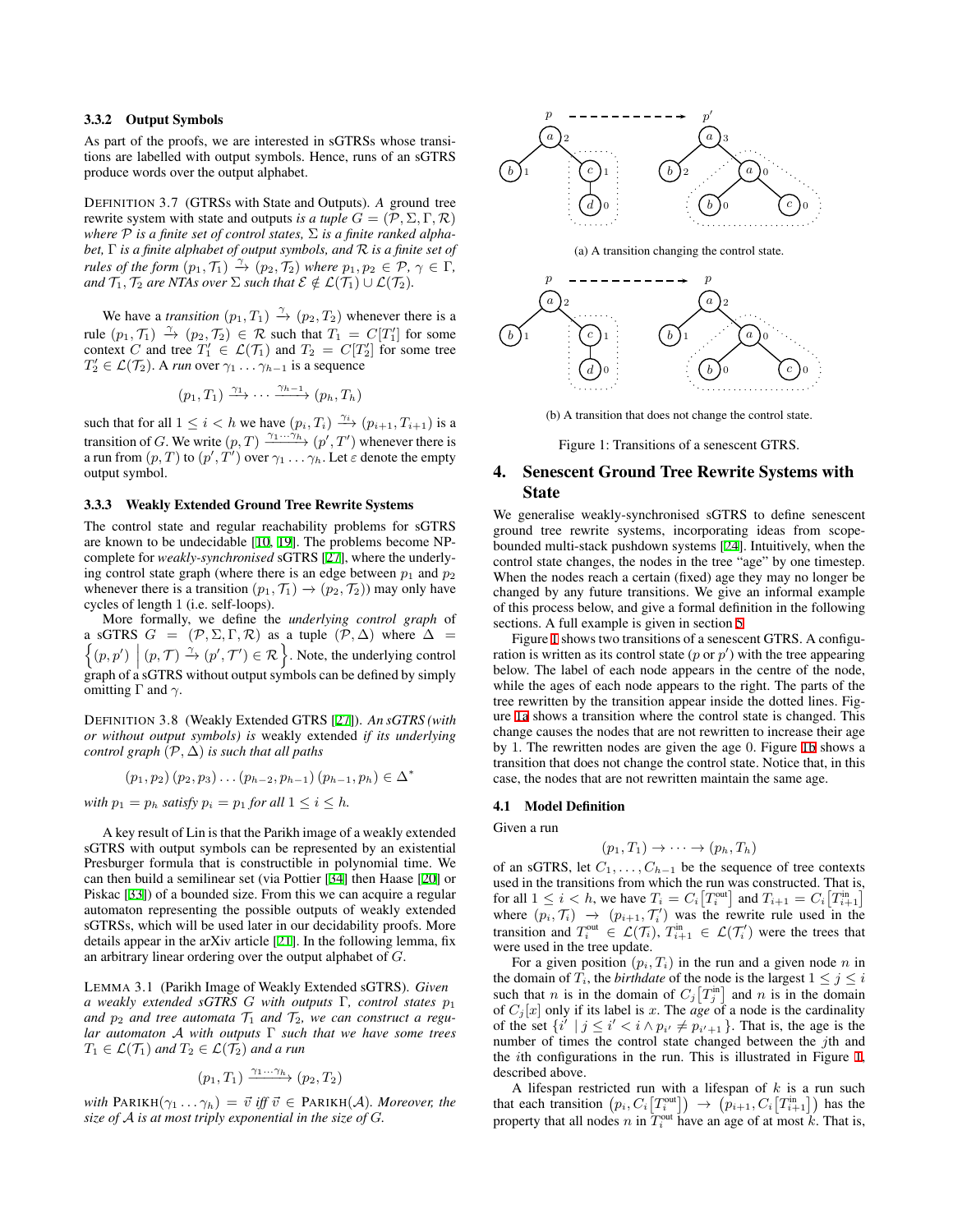more precisely, that all nodes *n* in the domain of  $C_i[T_i^{\text{out}}]$  but only in the domain of  $C_i[x]$  if the label is *x* have an age of at most *k*. For example, the transitions in Figure [1](#page-3-0) require a lifespan  $\geq 1$  since the oldest node that is rewritten by the transitions has age 1.

DEFINITION 4.1 (Senescent Ground Tree Rewrite Systems). *We define a* senescent ground tree rewrite system *with* lifespan *k to be an sGTRS*  $G = (\mathcal{P}, \Sigma, \mathcal{R})$  *where runs are* lifespan restricted *with a lifespan of k.*

We will study the control state reachability problem and the regular reachability problem for senescent GTRS. These problems are defined analogously to the same problems for sGTRS (with the condition that runs are lifespan restricted). For completeness, we include the precise definition in the arXiv article [\[21](#page-9-17)]. We will show in Theorem [7.1](#page-5-0) that the control state reachability problem is  $\mathbf{F}_{\omega}$ -complete, and in Theorem [6.3](#page-5-1) that the regular reachability is undecidable.

One might expect that decidability of control state reachability would imply decidability of regular reachability, by, e.g., encoding the tree automaton into the senescent GTRS. However, one cannot enforce conditions on the final tree (e.g. that all leaf nodes are labelled by initial states of the tree automaton) when only the final control state can be specified.

#### <span id="page-4-1"></span>5. Example

We give a brief example of a simplistic network where large tasks may be sent to a (powerful) processing unit. By abuse of notation, let  $(p_1, T_1) \rightarrow (p_2, T_2)$  for control states  $p_1, p_2$  and trees  $T_1, T_2$ denote a rule  $(p_1, \mathcal{T}_1) \rightarrow (p_2, \mathcal{T}_2)$  where  $\mathcal{L}(\mathcal{T}_1) = \{T_1\}$  and  $\mathcal{L}(\mathcal{T}_2) = \{T_2\}.$ 

The initial control state will be *w* indicating the processing unit is waiting. The initial tree will be  $\bullet$  (*i, p*) where *i* represents a process and *p* the powerful processing unit and *•* is just an internal node. The following rules allow a process to either fork, or send a job to the processing unit (via the control state) and finish (by changing its label to *j*).

$$
(w, i) \rightarrow (w, \bullet(i, i))
$$
 and  $(w, i) \rightarrow (t, j)$ 

The processing unit can pick up the task *t*, setting the control state to *b* to indicate the unit is busy, and then finish the task with the rules

$$
(t, p) \rightarrow (b, t)
$$
 and  $(b, t) \rightarrow (w, p)$ .

Finally, a provision is made for processes to fork a local thread to do their processing if the powerful CPU is busy. The second rule joins the local thread after the processing is done.

$$
(b, i) \rightarrow (b, \bullet(j, t))
$$
 and  $(b, \bullet(j, t)) \rightarrow (b, j)$ 

A simple correctness condition would be that the control state does not indicate that the powerful CPU is waiting while it is still processing. This is then a regular reachability property: can we reach a configuration with control state *w* and a tree belonging to the regular set of trees of the form *•*(*∗, t*) (where *∗* is any tree). Unfortunately, the above system fails this criterion via the run shown in Figure [2](#page-5-2). In this run, the changed parts of the tree are highlighted. An erroneous state is reachable because the programmer did not differentiate between a local task and a task running on the powerful CPU. Hence the local task at the bottom of the tree is able to set the control state to idle. Note, since the oldest node rewritten by a rule has age 2, a lifespan of 2 would be required for this run.

In this case, it is also possible to use control state reachability to detect if an error has occurred. To do so, we need to alter the initial tree slightly to  $\bullet$  (*i*, *x*(*p*)) where *x* is a marker node allowing us to identify the powerful CPU node. Then, we can use a rule

$$
(w, x(t)) \to (e, x(t))
$$

to allow the final configuration in Figure [2](#page-5-2) (with the additional marker node) to reach the "error" control state *e*.

# 6. Modelling Power of Senescent GTRSs

We show in this section that senescent GTRSs at least capture scope-bounded multi-stack pushdown systems. We also show, to obtain our lower bounds, that we can encode coverability and reachability of a reset Petri net, via reductions to control state and regular reachability respectively.

#### <span id="page-4-0"></span>6.1 Scope-Bounded Pushdown Systems

Senescent GTRS can naturally model scope-bounded multi-stack pushdown systems, which were first introduced by La Torre and Napoli [[24\]](#page-9-16) and shown to have a PSPACE-complete reachability problem. We first describe scope-bounded pushdown systems before comparing them with senescent GTRS. For spaces reasons, the discussion here will be informal with formal definitions appearing in the arXiv article [\[21](#page-9-17)].

## 6.1.1 Model

A multi-stack pushdown system consists of, at any one moment, a control state and a fixed number *z* of stacks over an alphabet  $\Sigma$ . A transition can change the control state and may optionally update one of the stacks, either by pushing a character onto a stack or popping a character from it.

Scope-bounded pushdown systems restrict the behaviour of a multi-stack pushdown system. Runs are organised into *rounds*, where each round consists of *z phases*, and, during the *i*th phase, stack operations may only occur on the *i*th stack. This can be thought of as several threads running on a round robin scheduler. The *scope-bound k* is a restriction on which characters may be removed from a stack: a character may only be removed if it was pushed within the previous *k* rounds. The control state reachability problem then asks, whether, from a given initial configuration, a target control state be reached.

#### 6.1.2 Reduction to Senescent GTRS

The reduction to senescent GTRS is a straightforward extension of the standard method for encoding a pushdown system with an sGTRS with a single control state, which was generalised to *context-bounded* multi-stack pushdown systems by Lin [\[27](#page-9-15)].

Without loss of generality, we will assume a stack symbol *⊥* that is the bottom-of-stack symbol. It is neither pushed onto, nor popped from the stack. It will also be the initial stack character in the control state reachability problem. Furthermore, by abuse of notation, for a stack  $w = a_1 \dots a_m$  (with  $a_1$  being the top of the stack) we write  $w(T)$  for the tree  $a_m(\cdots a_1(T))$ .

A configuration of a single-stack pushdown system (*p, w*) can be encoded as a tree containing a single path. Consider the tree  $w(p)$ . Since the rules of the pushdown system only depend on and change the control state and the top of the stack, they can be encoded as tree rewriting operations. For example, the push rule  $(p, p', a)$  can be modelled by matching the subtree  $p$  and replacing it with  $a(p')$ .

To extend this to multi-stack pushdown systems with *z* stacks, we maintain a tree whose root is a node with *z* children, where each child encodes a stack. The pushdown system's control state acts as a kind of "token" to indicate which stack is currently active in the round. That is, it will appear as a leaf of the branch containing the currently active stack. To model the scheduler moving execution to the next stack, the control state of the senescent GTRS will be used to transfer the pushdown system's control state to the leaf of the next active branch. Thus, a *k*-scope-bounded multi-stack pushdown system will be modelled by a senescent GTRS with a lifespan of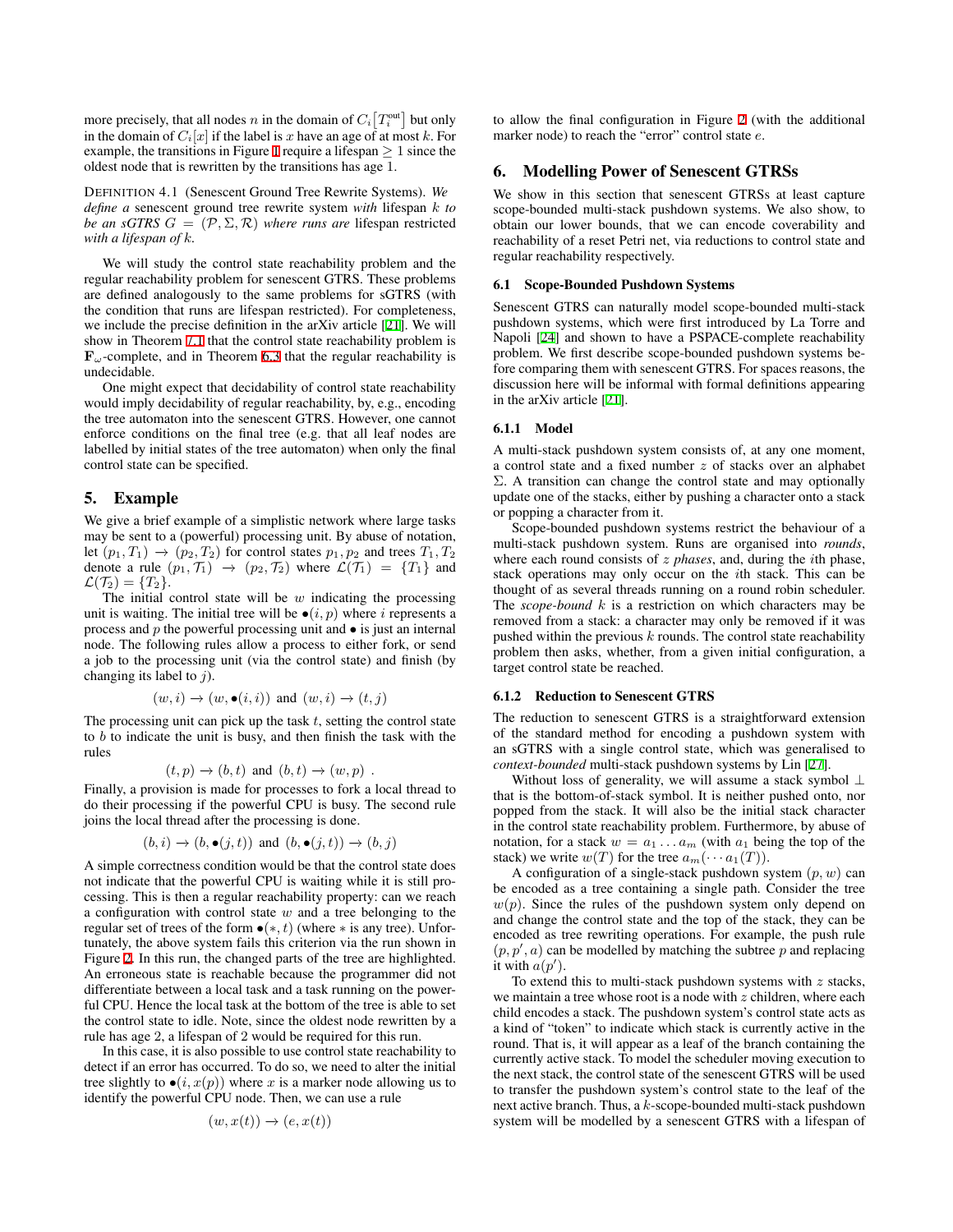<span id="page-5-2"></span>

Figure 2: A bad run of the example GTRS.

 $k \cdot z$ . This is natural since a round of a scope bounded pushdown system contains *z* communications, and hence *k* rounds contain *k·z* communications.

For example, a run where control changes from the first to second stack during the final transition

$$
(p_1, aw_1, w_2) \longrightarrow (p_2, w_1, w_2) \longrightarrow (p_3, w_1, bw_2)
$$

can be modelled by the following run of a senescent GTRS where  $\overline{\phantom{a}}$  indicates we are agnostic about the GTRS control state, and  $\overline{\phantom{a}}_i$ indicates that stack *i* is not active.

$$
(\_,w_1(a(p_1)),w_2(\square_2)) \to (\_,w_1(p_2),w_2(\square_2)) \to ((p_2,2),w_1(\square_1),w_2(\square_2)) \to (\_,w_1(\square_1),w_2(p_2)) \to (\_,w_1(\square_1),w_2(b(p_3)))
$$

The GTRS control state  $(p_2, 2)$  indicates that stack 2 should become active with control state  $p_2$ . To check control state reachability, we can move the current pushdown control state to the control state of the GTRS at any time.

THEOREM 6.1 (Scope-Bounded to Senescent GTRS). *The control state reachability problem for scope-bounded multi-stack pushdown systems can be reduced to the control state reachability problem for senescent GTRS.*

We could extend scope-bounded pushdown systems to add dynamic thread creation by keeping a leaf node labelled *∗* which will be rewritten to  $\bullet(a(p),*)$  when a new thread with stack *a* and control state *p* is created. Note, *•* is just an internal tree node, and we always have one leaf node labelled *∗*.

#### 6.2 Reset Petri-Nets

We show that the coverability and reachability problems for reset Petri-nets can be reduced to the control state and regular reachability problems for senescent GTRS respectively. We give informal reductions here and full details in the arXiv article [\[21](#page-9-17)].

The idea is that the control state of the reset Petri-net can be directly encoded by the control state of the senescent GTRS and to keep track of the marking for each counter  $x$ , we maintain a tree with  $\pi(x)$  leaf nodes labelled *x*. Decrementing a counter is then a case of rewriting a leaf  $x$  to an "inactive" label  $\mathcal{D}$ , while incrementing the counter requires adding a new leaf labelled *x*. To avoid leaf nodes becoming fossilised, we allow all leaves to rewrite to themselves in (almost) every control state. We can reset a counter *x* by forcing the GTRS to change control states *k* times without allowing any leaves labelled *x* to refresh; thus, all *x* nodes become fossilised and the counter is effectively set to zero. Since the control state is encoded directly, is it easy to check control state reachability.

<span id="page-5-3"></span>THEOREM 6.2 (Coverability to Control State Reachability). *The coverability problem for reset Petri-nets can be reduced to the control state reachability problem for senescent GTRS.*

Using a slight extension of the coverability reduction, we can show that the reachability problem reduces to the regular reachability problem for GTRS. Naively, since leaf nodes store the value of the counters, we could simply test reachability with respect to a tree automaton  $T$  that accepts trees where the number of leaf nodes labelled by each counter matches the target marking of the counter. However, this does not work since the reset actions are encoded by forcing leaf nodes to become fossilised. Hence, the number of leaf nodes labelled by a counter will not match the actual marking of the counter.

To overcome this problem we make two modifications. First, when a counter is being reset, we give all leaves labelled by that counter the opportunity to rewrite themselves to  $\Sigma$ . Furthermore, when we have reached the target control state, we have the possibility to make a non-deterministic guess that the target marking has also been reached. At this point we let all active leaves labelled by a counter *x* to rewrite themselves to  $\overline{x}$ . We then define the target tree automaton  $T$  to accept trees where the number of leaves labelled  $\bar{x}$  matches the target marking value of the counter, and, moreover, there are no leaves labelled by a counter *x*. The second condition ensures that no node labelled *x* became fossilised while labelled *x* (in particular, during a reset, all nodes rewrote themselves to  $\mathcal{D}$ ). Similarly, after guessing that the target configuration had been reached, all nodes labelled x changed to  $\overline{x}$ , thus ensuring that the tree accurately represents the true counter values.

<span id="page-5-1"></span>THEOREM 6.3 (Reachability to Regular Reachability). *One can reduce the reachability problem for reset Petri-nets to the regular reachability problem for senescent GTRS, and thus regular reachability is undecidable.*

## 7. Reachability Analysis of Senescent GTRSs

We show, using ideas from [\[26](#page-9-40)], that the control state reachability problem for senescent GTRSs is decidable and is **F***ω*-complete. For the following section, fix a senescent GTRS  $G = (\mathcal{P}, \Sigma, \mathcal{R})$  with lifespan *k*. Furthermore, fix an ordering *r*1*, . . . , r<sup>ℓ</sup>* on the rules in *R*. Thus, we will use each rule  $r \in \mathcal{R}$  as an index (that is, we use  $r$ instead of *i* when  $r = r_i$ ). Notice that  $\ell$  denotes the number of rules in *G*. Without loss of generality, we assume that all tree automata in the rules  $R$  of  $G$  accept at least one tree (rules not satisfying this condition can be discarded since they cannot be applied).

<span id="page-5-0"></span>THEOREM 7.1 (Ackermann-Completeness of Reachability). *It is the case that the control state reachability problem for senescent GTRS is* **F***ω-complete.*

*Proof.* **F***ω*-hardness follows from Theorem [6.2](#page-5-3) (Coverability to Control State Reachability) and the  $\mathbf{F}_{\omega}$ -hardness of the coverability problem for reset Petri-nets [[40,](#page-9-35) [41\]](#page-9-36). The upper bound is obtained in the following sections. In outline, given a senescent GTRS *G* we obtain from Definition [7.4](#page-8-0) a reset Petri-net  $\mathcal{N}_G$  triply-exponential in the size of *G*. From Lemma [7.1](#page-8-1) we can decide the control state reachability problem for *G* via a coverability problem over  $\mathcal{N}_G$ .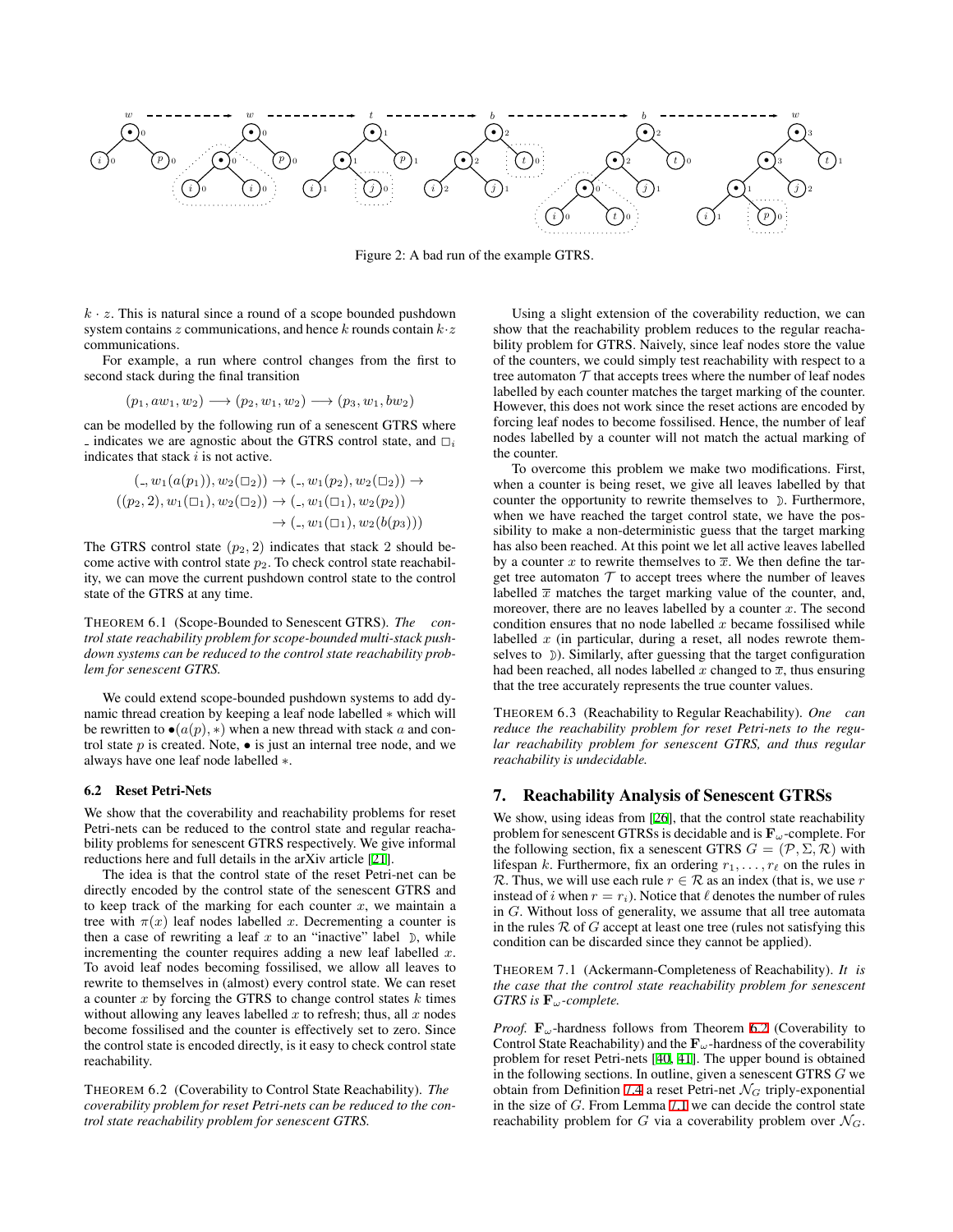Since  $\mathbf{F}_{\omega}$  is closed under all primitive-recursive reductions, we have our upper bound. □

#### 7.1 Independent Sub-Tree Interfaces

Our algorithm will non-deterministically construct a representation of a run of *G* witnessing the reachability property. A key idea is that, during the guessed run, certain sub-trees may operate independently of one another.

That is, suppose we have a tree consisting of a root node *n* with a left sub-tree  $T_1$  and a right sub-tree  $T_2$ . If, during the run, the complete tree rooted at  $n$  is never matched by the LHS of a rewrite rule, then  $T_1$  and  $T_2$  develop independently: any rewrite rule applied during the run either matches a sub-tree of  $T_1$  or a subtree of  $T_2$ , but never both. Thus, the interaction between  $T_1$  and  $T_2$ is only via the changes to the control state.

When a rewrite rule  $r$  is applied, rewriting a sub-tree  $T_1$  to  $T_2$ , there are two possibilities: either  $T_2$  develops independently of the rest of the tree for the remainder of the run, or  $T_2$  appears as a strict sub-tree of a later rule application. In the former case, but not the latter, a new independent sub-tree has been generated. When *T*<sup>2</sup> is independent we say that an independent sub-tree has been generated via rule *r*.

Adapting the *thread interfaces* introduced by La Torre and Parlato in their analysis of scope-bounded multi-stack pushdown systems [\[26\]](#page-9-40), we define a notion of *independent sub-tree interfaces*, which we will refer to simply as *interfaces*.

DEFINITION 7.1 (Independent Sub-Tree Interfaces). *We define an* independent sub-tree interface  $\alpha$  *to be a sequence*  $(p_1, b_1, \vec{\eta}_1) \dots$  $(p_m, b_m, \vec{\eta}_m)$  *of triples in*  $\mathcal{P} \times \{0, 1\} \times \mathbb{N}^{\ell}$  *with*  $m \leq k$ *.* 

An interface  $\alpha$  describes the external effect of the evolution of a sub-tree over up to *k* control state changes. A sequence

$$
\alpha = (p_1, b_1, \vec{\eta}_1), \ldots, (p_m, b_m, \vec{\eta}_m)
$$

describes the sequence of control state changes *p*1*, . . . , p<sup>m</sup>* witnessed by the sub-tree before it becomes fossilised. The component  $b_i$  indicates whether the subtree made the control state change (via the application of a rewrite rule modifying both the tree and the control state) or whether the control state change is supposed to have been made by an external independent sub-tree.

The final component  $\vec{\eta}_i = (\eta_i^{r_1}, \dots, \eta_i^{r_\ell})$  indicates how many new independent sub-trees are generated during the lifespan of the sub-tree. That is, during the run described by  $\alpha$ , we have  $\eta_i^r$ independent sub-trees generated using rule *r* after the control state has been changed to  $p_i$  but before the change to control state  $p_{i+1}$ . Note, if a rule both changes the control state and generates a new independent sub-tree, we say the sub-tree is generated *after* the control state changed.

#### 7.2 Examples of Independent Sub-Tree Interfaces

In the following, by abuse of notation, let  $(p_1, T_1) \rightarrow (p_2, T_2)$ for control states  $p_1, p_2$  and trees  $T_1, T_2$  denote a rule  $(p_1, \mathcal{T}_1) \rightarrow$  $(p_2, \mathcal{T}_2)$  where  $\mathcal{L}(\mathcal{T}_1) = \{T_1\}$  and  $\mathcal{L}(\mathcal{T}_2) = \{T_2\}$ . Also, recall  $\vec{0}$ is the tuple  $(0, \ldots, 0)$  and  $\vec{i}$  is the tuple where all components are 0 except the *i*th, which is 1.

Consider a senescent GTRS with rules *{r*1*, . . . , r*5*}* where

$$
r_1 = (p_1, T_0) \rightarrow (p_2, n(T_1, T_2)),
$$
  
\n
$$
r_2 = (p_2, T_1) \rightarrow (p_2, T_1^1), r_3 = (p_2, T_2) \rightarrow (p_3, T_2^1),
$$
  
\n
$$
r_4 = (p_3, T_2^1) \rightarrow (p_4, T_2^2), r_5 = (p_4, T_1^1) \rightarrow (p_5, T_1^2).
$$

Now consider the run formed from  $r_1, \ldots, r_5$  in sequence,

$$
(p_1, T_0) \to (p_2, n(T_1, T_2)) \to (p_2, n(T_1^1, T_2)) \to (p_3, n(T_1^1, T_2^1)) \to (p_4, n(T_1^1, T_2^2)) \to (p_5, n(T_1^2, T_2^2)) .
$$

 $\mathcal{L}$ 

Below we present several alternative decompositions of the above run into interfaces. In the first, we take a lifespan of 5. In this case, we may simply have the decomposition

$$
(p_1, 0, \vec{0}), (p_2, 1, \vec{0}), (p_3, 1, \vec{0}), (p_4, 1, \vec{0}), (p_5, 1, \vec{0})
$$

indicating that no new independent sub-trees are considered to have been generated, and thus, all control state changes are effected by the evolution of the original tree. Note that  $b_1 = 0$  since the control state was initially  $p_1$ .

However, the above run can also be decomposed if the lifespan is set to 4. One such decomposition can be obtained by considering the application of the rule  $r_1$  to generate  $n(T_1, T_2)$ , where  $n(\overline{T_1}, T_2)$  is a new independent sub-tree. Using  $\Delta$  to denote an independent sub-tree that has been generated, we can decompose the run into two runs

$$
(p_1,T_0)\to (p_2,\underline{\Lambda})
$$

and the run of the generated independent sub-tree

$$
(p_2, n(T_1, T_2)) \to (p_2, n(T_1^1, T_2)) \to (p_3, n(T_1^1, T_2^1))
$$
  

$$
\to (p_4, n(T_1^1, T_2^2)) \to (p_5, n(T_1^2, T_2^2))
$$
.

These two runs give rise to two independent sub-tree interfaces that can be combined to represent the original run.

$$
(p_1, 0, \vec{0}), (p_2, 1, \vec{1}) (p_2, 0, \vec{0}), (p_3, 1, \vec{0}), (p_4, 1, \vec{0}), (p_5, 1, \vec{0})
$$

The upper interface comes from the first part of the decomposed run, and the lower interface represents the second part. Note, the lifespan of 4 is respected and  $\vec{1}$  indicates that an independent subtree has been generated as the RHS of *r*1.

Finally, we observe that the evolution of  $T_1^1$  and  $T_2^1$  are independent. Hence, we could be more eager in our generation of independent sub-trees. That is, we can decompose the original run into the following runs.

$$
(p_1, T_0) \to (p_2, \underline{\Lambda}), \text{ and}
$$
  

$$
(p_2, n(T_1, T_2)) \to (p_2, n(\underline{\Lambda}, T_2)) \to (p_3, n(\underline{\Lambda}, \underline{\Lambda}))
$$

where the evolution of  $T_1^1$  is given by

$$
(p_2, T_1^1) \to (p_3, T_1^1) \to (p_4, T_1^1) \to (p_5, T_1^2)
$$

and the evolution of  $T_2^1$  by

$$
(p_3,T_2^1) \to (p_4,T_2^2) \to (p_5,T_2^2) .
$$

Note, the control state change to  $p<sub>5</sub>$  was effected by the evolution of  $T_1^1$  and the change to  $p_4$  by the evolution of  $T_2^1$ . The respective interfaces for the above runs are

$$
(p_1, 0, \vec{0}), (p_2, 1, \vec{1})(p_2, 0, \vec{2}), (p_3, 1, \vec{4})(p_2, 0, \vec{0}), (p_3, 0, \vec{0}), (p_4, 0, \vec{0}), (p_5, 1, \vec{0})(p_3, 0, \vec{0}), (p_4, 1, \vec{0}), (p_5, 0, \vec{0}).
$$

Each column represents a single control state change. It is important that in each column there is exactly one independent sub-tree for which  $b_i = 1$ . That is, each control state change is performed by exactly one independent sub-tree.

#### 7.3 Representing Interfaces

In this section we show that interfaces  $\alpha$  can be generated as the Parikh image of regular automata. For each rule

$$
(p, \mathcal{T}) \to (p_1, \mathcal{T}_1) \in \mathcal{R}
$$

and sequence  $(p_1, b_1)$ ,  $\dots$ ,  $(p_m, b_m)$  with  $m \leq k$  we will build a regular automaton *A* over the alphabet

$$
\Gamma_I = \{(r,i) \mid r \in \mathcal{R} \land 1 \leq i \leq m\} .
$$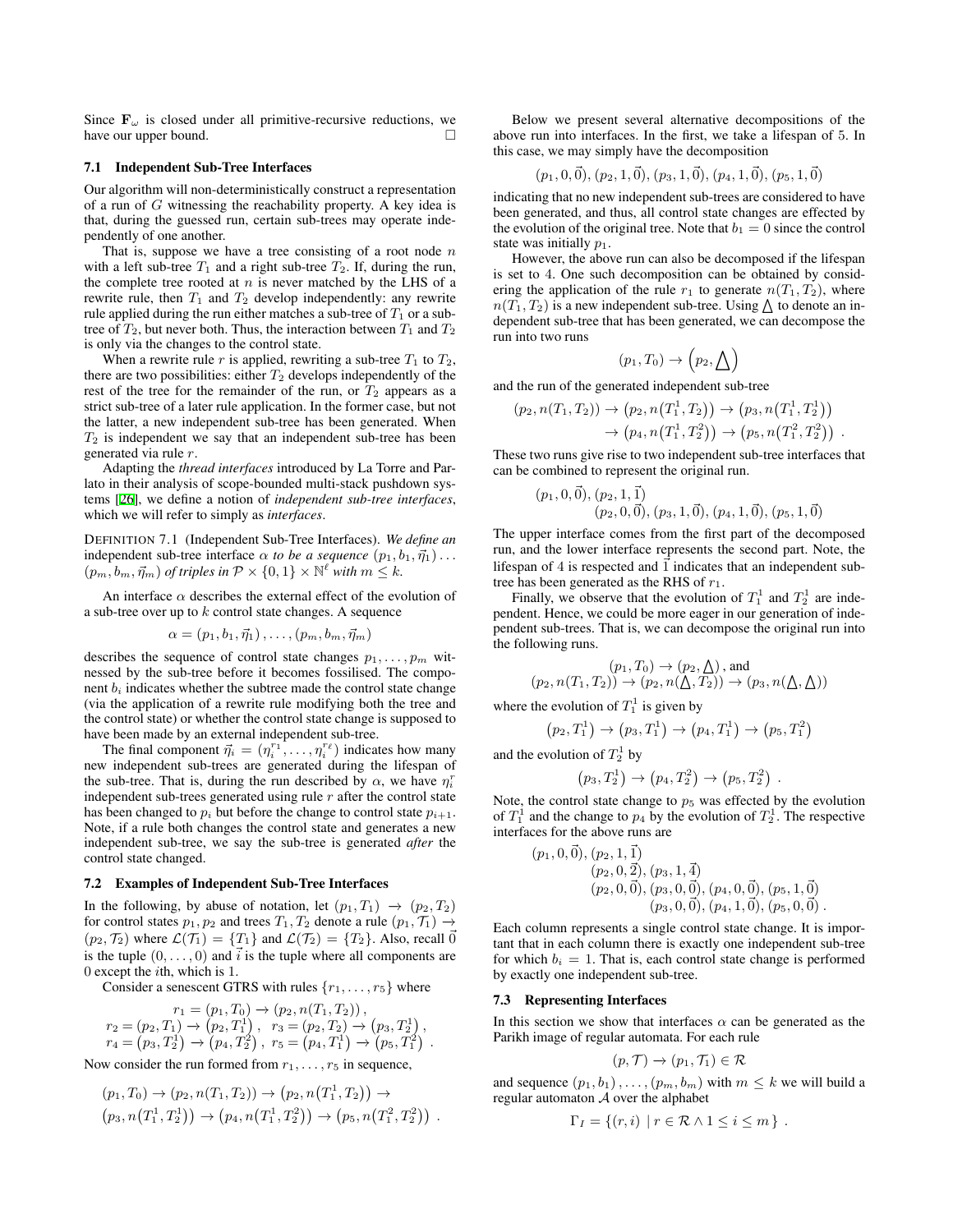By abuse of notation, for a run over  $w \in \Gamma_I^*$ , we define

$$
PARIKH(w) = (\vec{\eta}_1, \ldots, \vec{\eta}_m)
$$

where for all  $1 \leq i \leq m$  we have  $\vec{\eta}_i = (\eta_i^{r_1}, \dots, \eta^{r_\ell})$  and  $\eta_i^r =$  $|w|_{(r,i)}$ . This naturally generalises to PARIKH(*A*). In particular, we build *A* such that, if  $(\vec{\eta}_1, \ldots, \vec{\eta}_m)$  is an element of PARIKH(*A*) then there is an independent sub-tree interface

$$
(p_1,b_1,\vec{\eta}_1),\ldots,(p_m,b_m,\vec{\eta}_m)
$$

of a run beginning with a tree  $T \in \mathcal{L}(\mathcal{T}_1)$ .

We obtain the above regular automaton as follows. First, from  $G, r \in \mathcal{R}$  and  $(p_1, b_1), \ldots, (p_m, b_m)$  we build a weakly extended sGTRS *G<sup>I</sup>* that simulates a run of *G* from a subtree appearing on the RHS of *r*, passing precisely the control states  $p_1, \ldots, p_m$  and only effecting a control state change with a rule in *G* if  $b_i = 1$  (else  $G_I$  guesses the control state change). The output of this sGTRS gives us information on the independent sub-trees created during the run. Then, using Lemma [3.1](#page-3-3) (Parikh Image of Weakly Extended sGTRS) we obtain a regular automaton as required.

In the definition below, we use  $\diamondsuit$  to be the starting label of  $G_I$ , and the first type of rule is the rule generating a (independent sub- )tree that could have been created by rule *r*. The second type of rules simply simulate the rules of *G* that do not change the control state. The next two types of rules take care of the cases where either the control state change is effected by the independent sub-tree under consideration ( $b_i = 1$ ), or whether the control state change is effected by another (independent) part of the tree  $(b_i = 0)$ . The final two types of rules take care of the generation of new independent sub-trees. That is, when applying a rule of *G*, instead of the new tree appearing in the current tree, a place-holder tree (accepted by  $\mathcal{T}_{\Lambda}$ ) is created. Note, since  $\Delta$  is a new label, the placeholder sub-tree cannot be rewritten during the remainder a run of *G<sup>I</sup>* .

DEFINITION 7.2 ( $G_I$ ). *Given a senescent GTRS*  $G = (\mathcal{P}, \Sigma, \mathcal{R})$ *with lifespan k, an*  $r \in \mathcal{R}$  *and sequence*  $(p_1, b_1), \ldots, (p_m, b_m)$ *with*  $m \leq k$  *we construct a weakly extended sGTRS*  $G_I$  =  $({\cal P}_I, \Sigma_I, \Gamma_I, {\cal R}_I)$  where, letting  ${\cal T}$  be the tree automaton on the *RHS of r,*

$$
\mathcal{P}_I = \{ (p_1, b_1, 1), \dots, (p_m, b_m, m) \}
$$
  
\n
$$
\Sigma_I = \Sigma \uplus \{ \bigwedge, \diamond \}
$$
  
\n
$$
\Gamma_I = \{ (r, i) \mid r \in \mathcal{R} \land 1 \le i \le m \}
$$

*and R<sup>I</sup> is the smallest set containing*

- *•*  $((p_1, b_1, 1), \mathcal{T}_{\Diamond}) \stackrel{\varepsilon}{\rightarrow} ((p_1, b_1, 1), \mathcal{T})$ *, and*
- *•* ((*pi, bi, i*)*, T*1) *<sup>ε</sup>−→* ((*pi, bi, i*)*, T*2) *when* 1 *≤ i ≤ m and*  $(p_i, \mathcal{T}_1) \rightarrow (p_i, \mathcal{T}_2) \in \mathcal{R}$ *, and*
- $((p_i, b_i, i), \mathcal{T}_1) \stackrel{\varepsilon}{\to} ((p_{i+1}, 1, i+1), \mathcal{T}_2)$  when  $1 ≤ i < m$ ,  $b_{i+1} = 1$  *and*  $(p_i, \mathcal{T}_1) \to (p_{i+1}, \mathcal{T}_2) \in \mathcal{R}$ *, and*
- $((p_i, b_i, i), \mathcal{T}_a) \stackrel{\varepsilon}{\rightarrow} ((p_{i+1}, 0, i+1), \mathcal{T}_a)$  when  $1 ≤ i < m$ ,  $b_{i+1} = 0$  *and*  $a \in \Sigma_I$  *and a has arity* 0*, and*
- $\bullet$   $((p_i, b_i, i), \mathcal{T}_1) \xrightarrow{(r, i)} ((p_i, b_i, i), \mathcal{T}_{\Delta})$  when  $1 \leq i \leq m$  and  $r = (p_i, \mathcal{T}_1) \rightarrow (p_i, \mathcal{T}_2) \in \mathcal{R}$ *, and*
- $\bullet$  ( $(p_i, b_i, i)$ ,  $\mathcal{T}_1$ )  $\xrightarrow{(r, i+1)}$  ( $(p_{i+1}, 1, i+1)$ ,  $\mathcal{T}_\Delta$ ) when  $1 ≤ i <$  $m, b_{i+1} = 1$  *and*  $r = (p_i, \mathcal{T}_1) \rightarrow (p_{i+1}, \mathcal{T}_2) \in \mathcal{R}$ ,

*and both*  $\triangle$  *and*  $\diamond$  *have arity* 0*.* 

Using  $G_I$  we build a regular representation of the independent sub-trees generated during a run with a given interface.

<span id="page-7-0"></span>DEFINITION 7.3 ( $A_I$ ). *Given a senescent GTRS*  $G = (\mathcal{P}, \Sigma, \mathcal{R})$ *with lifespan k, an*  $r \in \mathcal{R}$  *and sequence*  $(p_1, b_1), \ldots, (p_m, b_m)$ 

*with*  $m \leq k$  *we construct*  $G_I$  *as above, and then via Lemma [3.1](#page-3-3) (Parikh Image of Weakly Extended sGTRS) a regular automaton A<sup>I</sup> such that there is a run*

$$
((p_1, b_1, 1), T_1) \xrightarrow{w} ((p_m, b_m, m), T_2)
$$

*where*  $T_1 \in \mathcal{L}(\mathcal{T}_{\diamond})$  *and*  $T_2$  *is any tree if and only if*  $\text{PARKH}(w) \in$ PARIKH $(A_I)$ .

#### 7.4 Reduction to Reset Petri-Nets

#### 7.4.1 Interface Summaries

We reduce the control state reachability problem for senescent GTRSs to the coverability problem for reset Petri nets. To do so, we construct a reset Petri net whose control states hold a sequence  $(p_1, b_1) \ldots (p_m, b_m)$  where  $m \leq k$ . It will also have a set of counters

$$
X_G = \{x_i^r \mid 1 \le i \le m\}.
$$

Let  $\pi$  :  $X_G \to \mathbb{N}$  be a valuation of the counters. We will refer to a tuple

$$
((p_1,b_1),\ldots,(p_m,b_m),\pi)
$$

as an *interface summary*. Such a summary will summarise the combination of a number of interfaces. Each *p<sup>i</sup>* indicates that the *i*th next control state is  $p_i$  (with  $p_1$  being the current control state), and  $b_i$  will indicate whether an independent sub-tree has already been generated to account for the control state change. The value of each counter  $x_i^r$  indicates how many independent sub-trees are generated using rule *r* between the *i*th and  $(i + 1)$ th control state by the combination of the thread interfaces in the summary.

There are two operations we perform on the interface summary: addition and resolution.

*Addition* Addition refers to the addition of a thread interface to a given summary. Suppose we have a summary

$$
((p_1,b_1),\ldots,(p_m,b_m),\pi)
$$

where  $\pi$  gives the valuation of the counters. Now suppose we want to add to the summary the effect of an independent sub-tree with interface

$$
(p'_1, b'_1, \vec{\eta}_1) \ldots (p'_{m'}, b'_{m'}, \vec{\eta}_{m'}) \ .
$$

We require  $(p_1, b_1) \ldots (p_m, b_m)$  and  $(p'_1, b'_1) \ldots (p'_{m'}, b'_{m'})$  to be *compatible*. There are two conditions for this.

- 1. They must agree on their control states. That is, for all  $1 \leq i \leq j$ *min*(*m*, *m'*) we have  $p_i = p'_i$ .
- 2. At most one independent sub-tree can effect a control state change. That is, for all  $1 \leq i \leq min(m, m')$  we do not have  $b_i = b'_i = 1.$

We first define the addition only over the states and bits, i.e.

$$
(p_1, b_1), \ldots, (p_m, b_m) + (p'_1, b'_1) \ldots (p'_{m'}, b'_{m'})
$$

when the two are compatible to be, when  $m \leq m'$ ,

$$
(p_1, b''_1) \dots (p_m, b''_m) (p'_{m+1}, b'_{m+1}) \dots (p'_{m'}, b'_{m'})
$$

and when  $m > m'$ ,

$$
(p_1, b''_1) \dots (p_{m'}, b''_{m'}) (p_{m'+1}, b_{m'+1}) \dots (p_m, b_m)
$$

where  $b_i'' = 1$  if  $b_i = 1$  or  $b_i' = 1$ , and otherwise  $b_i'' = 0$ . Then, the addition,

$$
(\beta,\pi) \, + \, \cdot \, (p'_1,b'_1,\vec{\eta}_1) \ldots (p'_{m'},b'_{m'},\vec{\eta}_{m'})
$$

when the two are compatible is  $(\beta', \pi')$  where

$$
\beta' = \beta + \left( p'_1, b'_1 \right) \dots \left( p'_{m'}, b_{m'} \right)
$$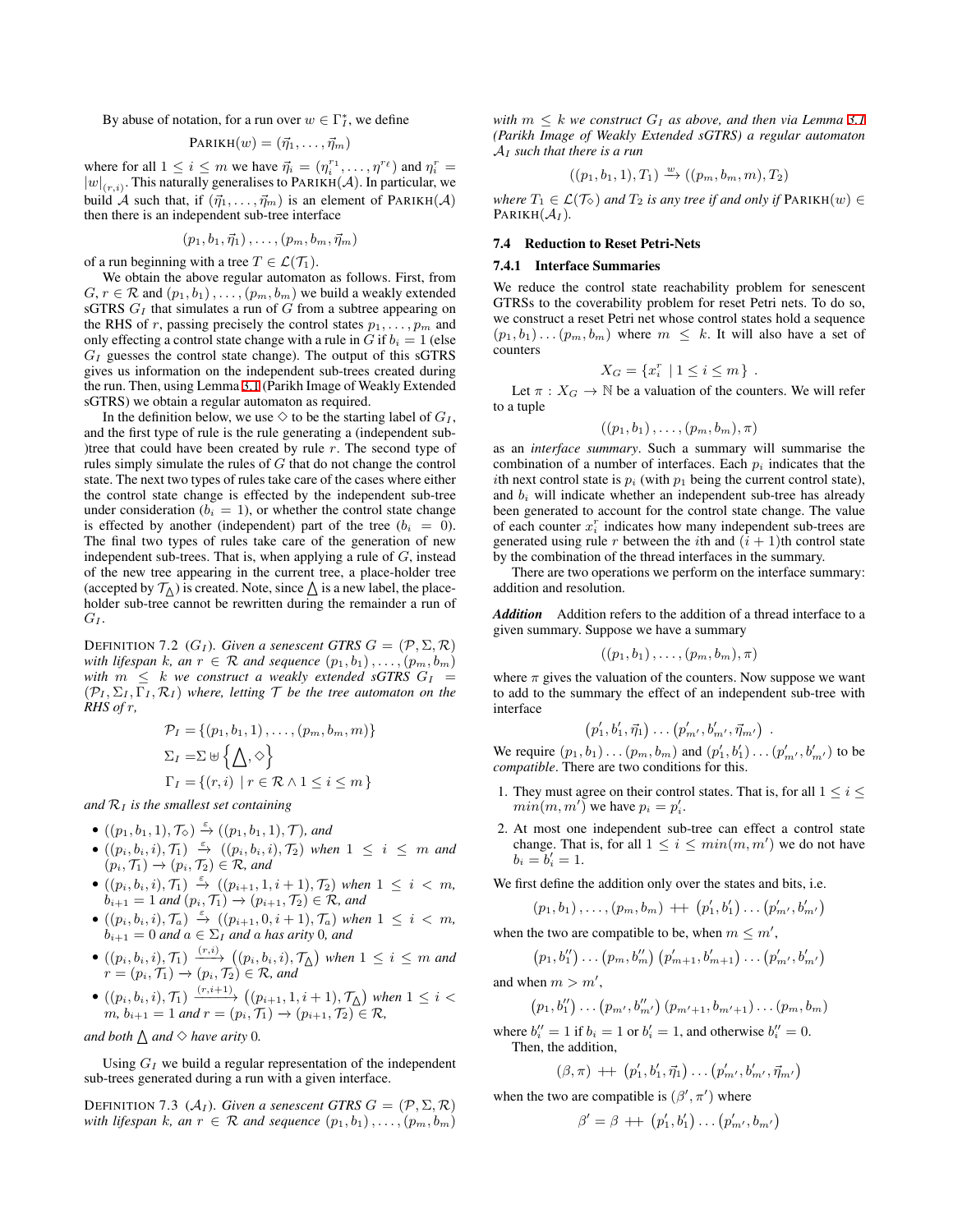and for all *r* and *i*,

$$
\pi'(x_i^r) = \begin{cases} \pi(x_i^r) + \eta_i^r & i \leq m' \\ \pi(x_i^r) & i > m' \end{cases}
$$

*.*

That is, we add the sub-trees generated to the appropriate counters of the Petri net.

*Resolution* Addition of interfaces to the summary handles the evolution of new independent sub-trees generated on the run between the current control state  $p_1$  and the next  $p_2$ . Once all such trees have been accounted for, we can perform *resolution*. That is, we remove the completed first round from the summary. That this can only be done if  $b_2 = 1$ , that is, some independent sub-tree has taken responsibility for the change to the next control state  $p_2$ . We thus define

$$
RES(((p_1, b_1), (p_2, b_2), \ldots, (p_m, b_m), \pi))
$$
  
=  $((p_2, b_2), \ldots, (p_m, b_m), \pi')$ 

when  $b_2 = 1$  and where

$$
\pi'(x_i^r) = \begin{cases} \pi(x_{i+1}^r) & 1 \le i < m \\ 0 & i = m \end{cases}
$$

#### 7.4.2 Reduction to Coverability

We define a reset Petri-net that has a positive solution to the coverability problem iff the control state reachability problem for the given senescent GTRS *G* is also positive.

For technical convenience, we assume  $r_1 = (p_{src}, \mathcal{T}_1) \rightarrow$  $(p_{src}, T_2)$  where  $T_1$  accepts no trees and  $T_2$  accepts only the initial tree *Tsrc*. The assumption of such a rule does not allow more runs of *G* since  $\mathcal{T}_1$  matches no trees.

*Initial Configuration* The Petri-net begins in a configuration  $((p_{src}, 1), \pi_{src})$  where

$$
\pi_{src}(x_i^r) = \begin{cases} 1 & \text{if } i = 1 \text{ and } r = r_1 \\ 0 & \text{otherwise} \end{cases}
$$

This means that the Petri net is simulating a configuration of the senescent GTRS where the control state is *psrc* and the only independent sub-tree that can be generated is *Tsrc*.

*Addition of New Interfaces* The Petri net can simulate execution as follows. It will non-deterministically guess the independent subtree interface of the initial tree during a satisfying run of the reachability problem. It will do this by subtracting 1 from the variable  $x_1^{r_1}$  then guessing a sequence  $(p_1, b_1) \dots (p_m, b_m)$ . Since there are only a finite number of possibilities for such a sequence, the guess can be made in the control state. To fully guess an interface, however, the Petri net must also guess the values of  $\vec{\eta}_i$  for each  $1 \leq i \leq m$ . To do this it will simulate (in its control state) the automaton  $A$  generated by Definition [7.3](#page-7-0)  $(A_I)$ , but, instead of outputting a symbol  $(r, i)$ , it will increment the counter  $x_i^r$ .

In the manner described above, the Petri net can update its control state and counter values to perform an addition

$$
((p_1, b_1), \ldots, (p_m, b_m), \pi) + ((p'_1, b'_1, \vec{\eta}_1) \ldots (p'_{m'}, b'_{m'}, \vec{\eta}_{m'})
$$

for the interface summary it is currently storing in its control state and counters, and a guessed new interface generated from some available independent sub-tree.

*Resolving The Current Interface Summary* Given a configuration

$$
((p_1,b_1),\ldots,(p_m,b_m),\pi)
$$

the Petri net can non-deterministically decide whether to add another interface to the summary, or (if  $b_2 = 1$ ) to perform a resolution step.

To perform resolution the Petri net first updates the control state to obtain the sequence  $(p_2, b_2)$ , ...,  $(p_m, b_m)$  (that is, deletes the first tuple), and then updates its marking to

$$
\pi'(x_i^r) = \begin{cases} \pi(x_{i+1}^r) & 1 \le i < m \\ 0 & i = m \end{cases}
$$

It does this incrementally from  $i = 1$  to  $i = m$ . For each given *i*, the first step is to use reset transitions to zero each counter  $x_i^r$ . Then, when  $i < m$ , it performs a loop for each counter, decrementing  $x_{i+1}^r$  and incrementing  $x_i^r$ . It repeats this loop a non-deterministic number of times before moving to the next counter. Note that this is not a faithful implementation of the resolution operation since the Petri net cannot ensure that it transfers  $x_{i+1}^r$  to  $x_i^r$  in its entirety, merely that  $x_i^r \leq x_{i+1}^r$ . However, "forgetting" the existence of independent sub-trees merely restricts the number of runs and does not add new behaviours. Hence such an inaccuracy is benign (since it is still possible to transfer all sub-trees). The reset operation is used to ensure that no leakage occurs between each *i*.

*Formal Definition* We give the formal definition of the reset Petri net  $\mathcal{N}_G$  that simulates  $G$  with respect to the control state reachability problem. For each  $\beta = (p_1, b_1) \dots (p_m, b_m)$  with 1 *≤ m ≤ k* and rule *r ∈ R*, let

$$
\mathcal{A}_{\beta}^{r} = (\mathcal{Q}_{\beta}^{r}, \Gamma_{I}, \Delta_{\beta}^{r}, q_{\beta}^{r}, \{f_{\beta}^{r}\})
$$

be the regular automaton obtained via Definition [7.3](#page-7-0)  $(A<sub>I</sub>)$  and without loss of generality assume  $\mathcal{A}_{\beta}^{r}$  has the unique initial state  $q_{\beta}^{r}$ and final state  $\tilde{f}_{\beta}^r$ . We assume for all *r* and  $\beta$  that  $\mathcal{A}_{\beta}^r$  have disjoint state sets.

<span id="page-8-0"></span>DEFINITION 7.4 ( $\mathcal{N}_G$ ). Given the senescent GTRS G (with nota*tion and assumptions as described in this section), we define the reset Petri net*  $\mathcal{N}_G = (Q_G, X_G, \Delta_G)$  *where*  $X_G$  *is defined above and*

$$
S = \{(p_1, b_1) \dots (p_m, b_m) \in (\mathcal{P} \times \{0, 1\})^m \mid 1 \le m \le k\}
$$

$$
Q_G = S \cup \{ (\beta, q) \in S \times Q_{\beta'}^r \mid \beta' \in S \land r \in \mathcal{R} \} \cup \\ \left\{ \triangleleft_i^{\beta} \mid \beta \in S \land 1 \le i \le k \right\} \right\}
$$

*and*  $\Delta$ <sup>*G*</sup> =  $\Delta$ <sub>ADD</sub> ∪  $\Delta$ <sub>RES</sub> *where*  $\Delta$ <sub>ADD</sub> *is the set* 

$$
\begin{cases}\n\beta \xrightarrow[icr(x_1^r)]{} (\beta_1, q_{\beta_2}^r) \quad r \in \mathcal{R} \land \beta_1, \beta_2 \in \mathcal{S} \land \\
\beta_1 = \beta + \beta_2 \\
(\beta, q) \xrightarrow[icr(x_1^r)]{} (\beta, q') \quad \beta \in \mathcal{S} \land \exists r', \beta' \text{ s.t.} \\
q \xrightarrow[cr(x_1^r)]{} q' \in \Delta_{\beta'}^{r'} \quad \end{cases} \bigcup \\
\begin{cases}\n\beta \in \mathcal{S} \land \exists r', \beta' \text{ s.t.} \\
q \xrightarrow[icr(x_1^r)]{} q' \in \Delta_{\beta'}^{r'} \\
(\beta, f_{\beta'}^r) \rightarrow \beta \mid r \in \mathcal{R} \land \beta, \beta' \in \mathcal{S}\n\end{cases}
$$

*and* ∆<sup>R</sup>ES *is the set*

$$
\left\{ \begin{array}{c} \beta \Rightarrow \lhd^{\beta'}_1 \left| \begin{array}{c} \beta, \beta' \in \mathcal{S} \land \beta = (p_1, b_1) \, \beta' \land \\ \beta' = (p_2, b_2) \ldots (p_m, b_m) \land \\ b_2 = 1 \land \widetilde{o} = \{ res(x_1^r) \mid r \in \mathcal{R} \} \end{array} \right\} \, \cup \right. \\ \left\{ \begin{array}{c} \lhd^{\beta}_i \left\{ \frac{1}{4} \operatorname{decr}(x_{i+1}^r), \operatorname{incr}(x_i^r) \right\} \end{array} \right. \lhd^{\beta'}_i \mid \beta \in \mathcal{S} \land 1 \leq i < k \right\} \, \cup \left\{ \begin{array}{c} \lhd^{\beta}_i \Rightarrow \lhd^{\beta}_{i+1} \left| \begin{array}{c} \widetilde{o} \in \mathcal{S} \land 1 \leq i < k \land \\ \widetilde{o} = \{ res(x_{i+1}^r) \mid r \in \mathcal{R} \} \end{array} \right\} \, \cup \left\{ \begin{array}{c} \lhd^{\beta}_i \Rightarrow \beta \mid \beta \in \mathcal{S} \end{array} \right\} \, . \end{array} \right.
$$

<span id="page-8-1"></span>Note that the size of  $\mathcal{N}_G$  is dominated by the size of the regular automata  $A^r_\beta$ . Thus, the size of  $\mathcal{N}_G$  is triply exponential in the size of *G*. The following (correctness) lemma is proved in the arXiv article [[21\]](#page-9-17).